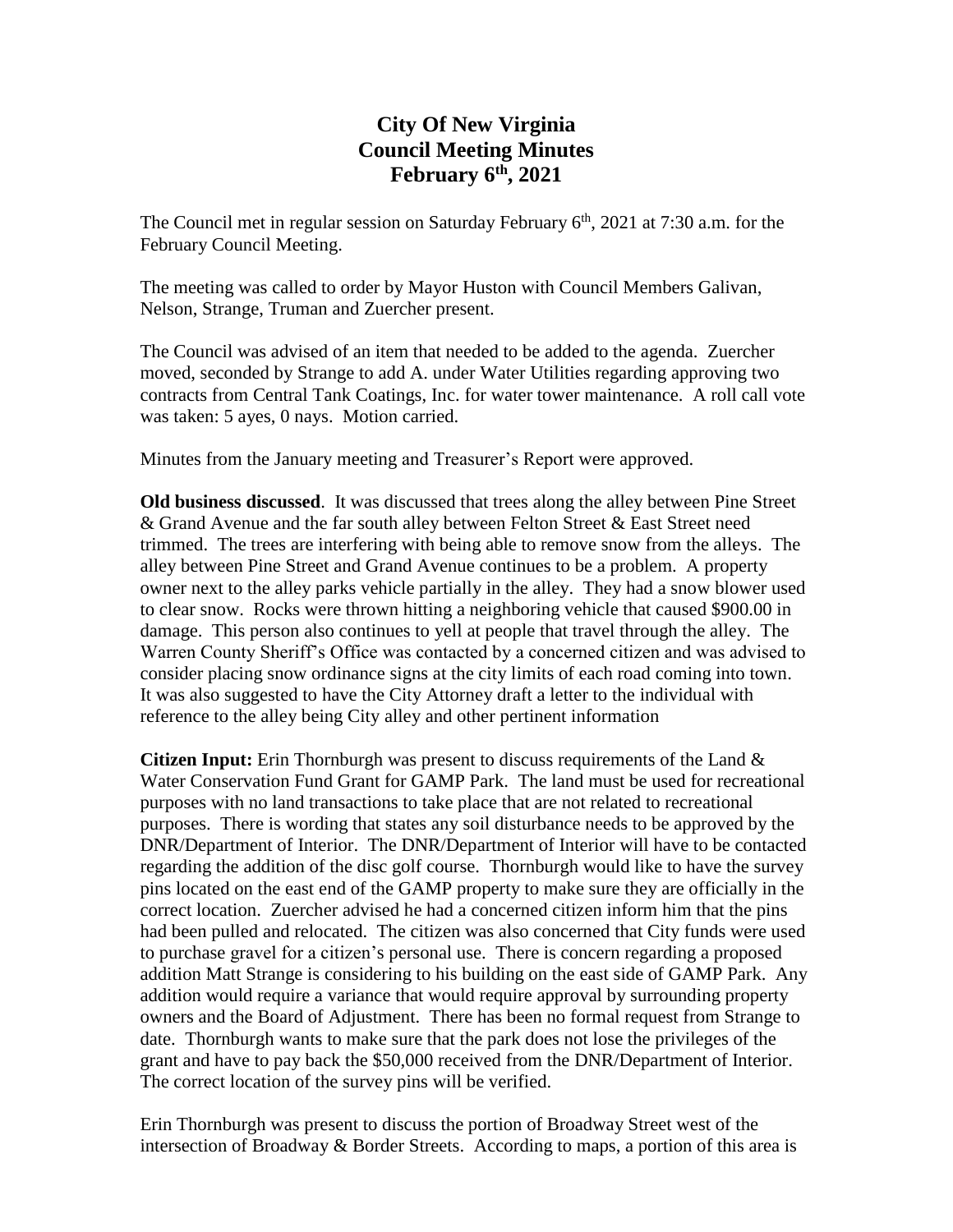considered Broadway Street and a portion private access. Thornburgh would like the City to consider upgrading that portion of Broadway west of Border Street and officially make it a City alley or street. The City Attorney will be contacted and inquire what needs to be done to make the above stated portion of Broadway an official City alley or street.

**Water utilities discussed.** Strange moved, seconded by Truman to approve two contracts with Central Tank Coatings, Inc. First Contract: To furnish and install a new 8 inch steel, schedule 40 riser pipe. From base elbow to 1 foot inside of the tank. With a stainless steel flexonic expansion joint. The new pipe to be insulated with 4 inch thick Styrofoam insulation from ground level to underside of the bowl of tank and covered with white aluminum sheeting in the sum of \$30,500.00 for the above contract project. Second Contract: To sandblast using No. 10 blast, the interior surfaces of the 50,000 gallon elevated water tank, including the underside of roof. Then painted two (2) coats of NSF approved epoxy paint, and in between coats to be painted a stripe coat on all of the seams and all coats to be applied to a total dry film thickness of at least 10-14 mils in the sum of \$25,000.00 for the above contract project. A roll call vote was taken: 5 ayes, 0 nays. Motion carried. These two water tower projects are a part of a \$166,000.00 General Obligation Corporate Purpose Loan Agreement. Other items included in the loan agreement include replacing two existing fire hydrants with new fire hydrants and a new fire truck.

Utility Equipment Company will be contacted about water meters that can be turned off and on remotely. The City is strongly considering placing these meters in residences that habitually do not pay their water bills.

**Law Enforcement –** There was no report summary received from the Sheriff's Office for the month of December.

A public hearing was held regarding passing and approving Resolution #2021-03. With no citizens present to approve or disapprove and no written or email responses regarding said Resolution, Nelson moved, seconded by Zuercher to close the public hearing. A roll call vote was taken: 5 ayes, 0 nays. Motion carried.

Nelson moved, seconded by Zuercher to pass and approve Resolution #2021-03 – A RESOLUTION AUTHORIZING AND APPROVING A LOAN AGREEMENT, PROVIDING FOR THE ISSUANCE OF A GENERAL OBLIGATION CORPORATE PURPOSE NOTE AND PROVIDING FOR THE LEVY OF TAXES TO PAY THE SAME. A roll call vote was taken: 5 ayes, 0 nays. Motion carried.

Zuercher moved, seconded by Nelson to pass and approve Resolution  $#2021-04 - A$ RESOLUTION TO PARTICIPATE IN THE PLANNING AND DEVELOPMENT PROGRAMS OF THE SOUTHERN IOWA COUNCIL OF GOVERNMENTS. A roll call vote was taken: 5 ayes, 0 nays. Motion carried.

**Fire Department Business:** Upon recommendation of the Fire Chief, Nelson moved, seconded by Galivan to approve Alex Miller and Ryan Nady from probationary status to full member status on the New Virginia Fire Department. A roll call vote was taken: 5 ayes, 0 nays. Motion carried.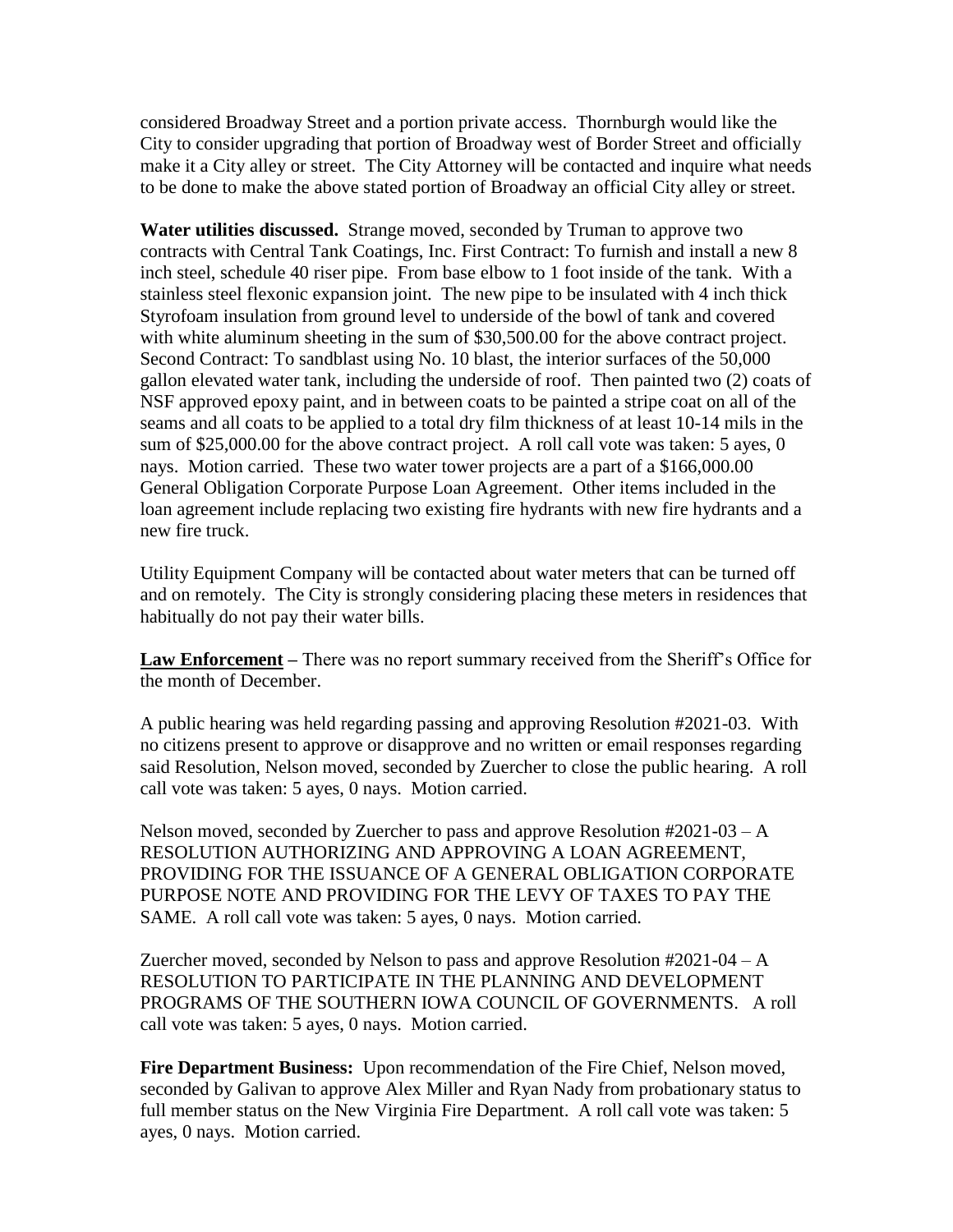Options for grass fire trucks 768 & 769 were discussed. After thorough discussion, Galivan moved, seconded by Truman to put 768 & 769 up for bids for sale. 769 will be advertised locally in the Tri Corner Express. Bids must indicate with or without the pump. No warranties apply. The City can reject any and all bids. Pictures will be posted on the city website and city facebook page. 768 will be advertised on multiple sites including fire publications and Hawkeye Trader with minimum bid to be determined. It will be published for a longer period of time, if necessary. Pictures of 768 will also be posted on the city website and facebook page.

Placing wildland sprayers on the new 769 fire truck was discussed.

A public hearing was held regarding passing and approving Resolution #2021-05 FY2022 maximum property tax dollars. With no citizens present to approve or disapprove and no written or email responses regarding said Resolution, Zuercher moved, seconded by Strange to close the public hearing. A roll call vote was taken: 5 ayes, 0 nays. Motion carried.

Strange moved, seconded by Truman to pass and approve Resolution #2021-05 – A RESOLUTION APPROVING FY2022 MAXIMUM PROPERTY TAX DOLLARS. A roll call vote was taken: 5 ayes, 0 nays. Motion carried.

The Council was given sample ordinance information regarding fences around swimming pools. Truman moved, seconded by Strange to table this item of business so the information can be reviewed between meetings and be discussed at the March meeting. A roll call vote was taken: 5 ayes, 0 nays. Motion carried.

Projects in the current budget year were reviewed. The Old Settlers Park electrical update has been completed. The Hen House old kitchen area update will be replaced with redoing the outside west side of the building with stucco type material. Electrical and sheetrock work has not been accomplished in the fire station. This project is still planned to be completed before the end of June.

The proposed 2021-22 city budget was reviewed and discussed. Zuercher moved, seconded by Nelson to approve the 2021-22 New Virginia City Budget. A roll call vote was taken: 5 ayes, 0 nays. Motion carried. Final budget forms will be completed and submitted to the Indianola Record-Herald for publication. A public hearing will be held at the March 8<sup>th</sup>, 2021 council meeting to adopt the 2021-22 New Virginia City Budget. With revenues collected from the local option sales tax and most recently, revenues that will be generated from gas & electric franchise fees, the tax levy rate will go down. For a home valued at \$150,000.00, city taxes are projected to go down approximately \$51.00. Also, there will not be a debt service tax levy placed on citizens for the \$166,000.00 General Obligation Corporate Purpose Loan. The majority of the loan will be paid by funds from the local option sales tax and the gas & electric franchise fees.

### **GAMP FINANCIAL UPDATE**

#### **February 6, 2021**

The following are the balances for the GAMP accounts: Money Market \$35272.61; Regular Account \$1016.08. The rentals for the next few months continue to be few due to the current COVID guidance. We still have a few groups utilizing the building and